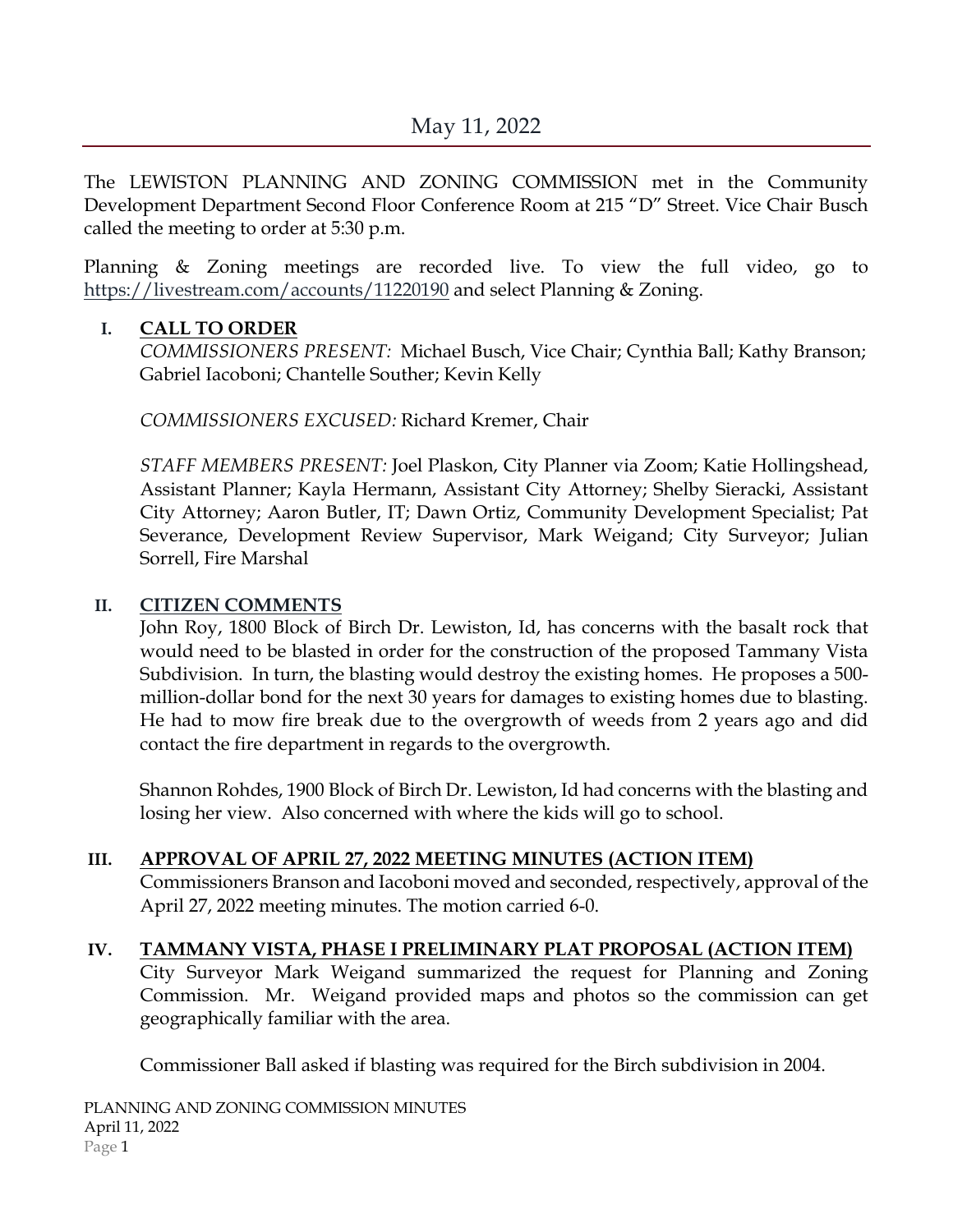Staff Weigand stated there are other options for rock removal and at this point we are not looking at construction but land use development. They would inquire about construction processes at a later date in time, so he does not have anything on the matter.

Commissioner Kelly asked if the owners of the other Birch drive subdivision properties have any contribution or voice in future building.

City Planner Joel Plaskon stated that blasting is not one of the factors the Commission takes into consideration on the preliminary plat. There is a separate permitting process for blasting through the Fire Department.

Commissioner Branson asked questions about the stormwater and how it would be captured.

Staff Weigand explained that would be determined and engineered at the final plat stage. Mr. Weigand showed the Commission where the existing stormwater outfall and detention are on the plans and on the GIS aerial view.

Commissioner Ball stated she understands that blasting is not something to take into consideration, but is an engineering component completed at the time of the preliminary or final plat.

Staff Weigand stated the approval of the preliminary plat is the approval for the contractor to begin designing the project. They want to make sure they have enough confidence that the overall plan is acceptable before they commit to doing the engineering, which is done at the final plat.

Staff Plaskon stated the majority of the engineering and construction design is done after the preliminary plat. The preliminary plat is about the layout and the design of the project. The final plat does not typically come back to the Commission and goes straight to City Council.

Commissioners Ball and Kelly moved and seconded, respectively, to recommend the approval of the Tammany Vista, Phase I Preliminary Plat to the City Council. Motion passed 6-0.

## **V. STAFF-COMMISSION COMMUNICATIONS:**

**A. Query of Commissioners to attend the regularly scheduled meeting of 5/25/22** All Commissioners present planned to attend. Commissioner Kelly asked if he could arrive late. Assistant City Attorney Hermann recommended not coming in late to a public hearing due to the possibility of missing testimony. Commissioner

PLANNING AND ZONING COMMISSION MINUTES April 11, 2022 Page 2